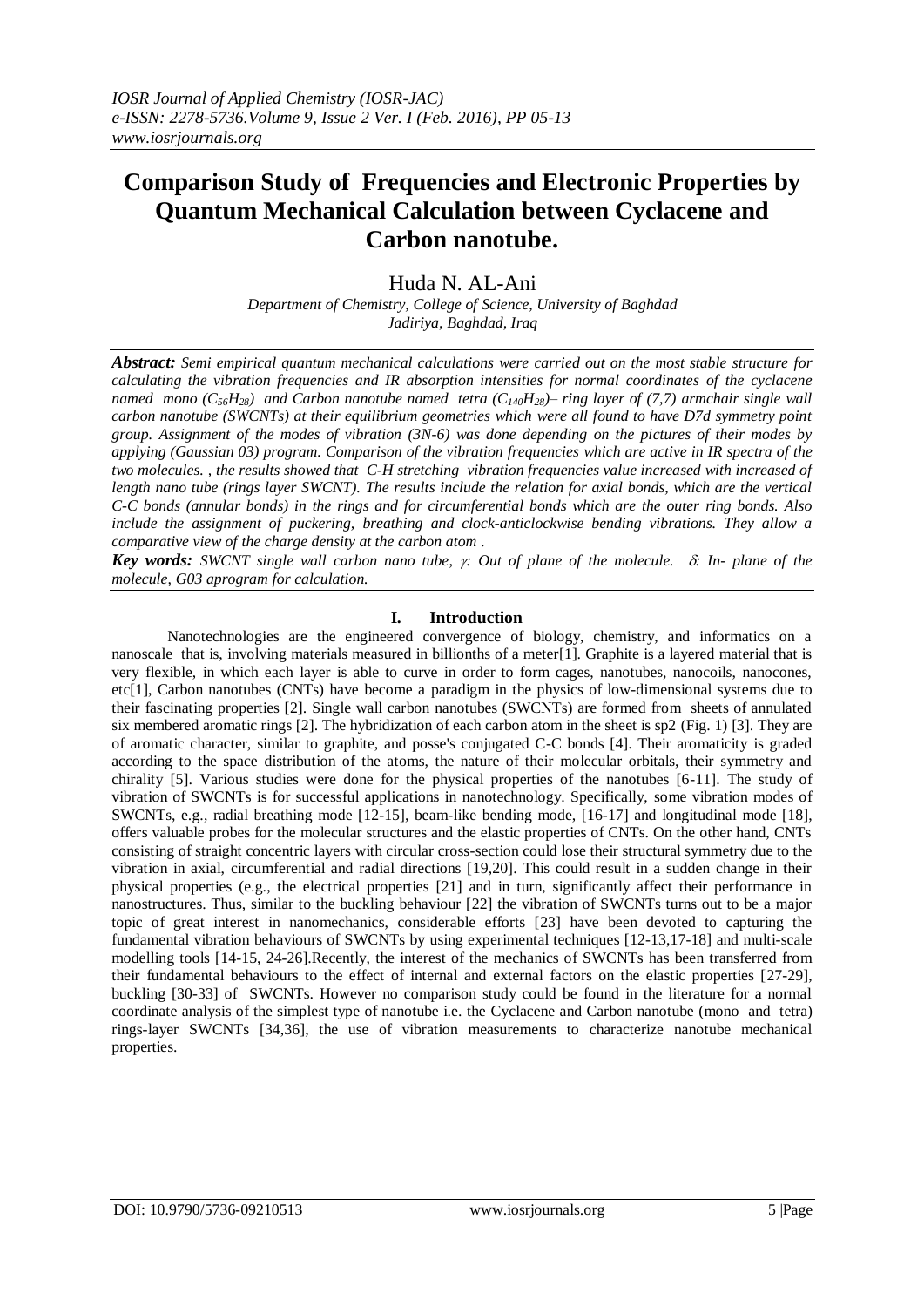

**Fig. 1.** Schematic diagram showing how a hexagonal sheet of graphite is "rolled" to form a carbon nanotube.



**asym.** (γCCC) (puck.) **asym.** CH str. **sym.** ring (C--C str.) *Fig.2: Structure deformation of a SWCNT as caused by its vibration motion.*

## **II. Methods of calculation**

Both G03 program by PM3 method [37], and Mopac 2000 program by PM3 method, Computational Packages have been employed throughout this study to compute the geometrical Parameters (bond lengths and bond angles) and the energetic properties [38] were applied throughout the present work.

## **III. Results and Discussion.**

To study the vibration motions of such molecules, one has to define its geometric parameters, and has to distinguish between the axial CC (C-Caxial) bonds and circumferential CC (C-Cc) bonds, (figure.3) shows the two types of bonds in an armchair SWCNT [39].



Fig. 3: Structure of armchair SWCNT, indicating the two types of C-C bonds; C-Caxial (C-Ca) and C-Ccircumferential (C-Cc).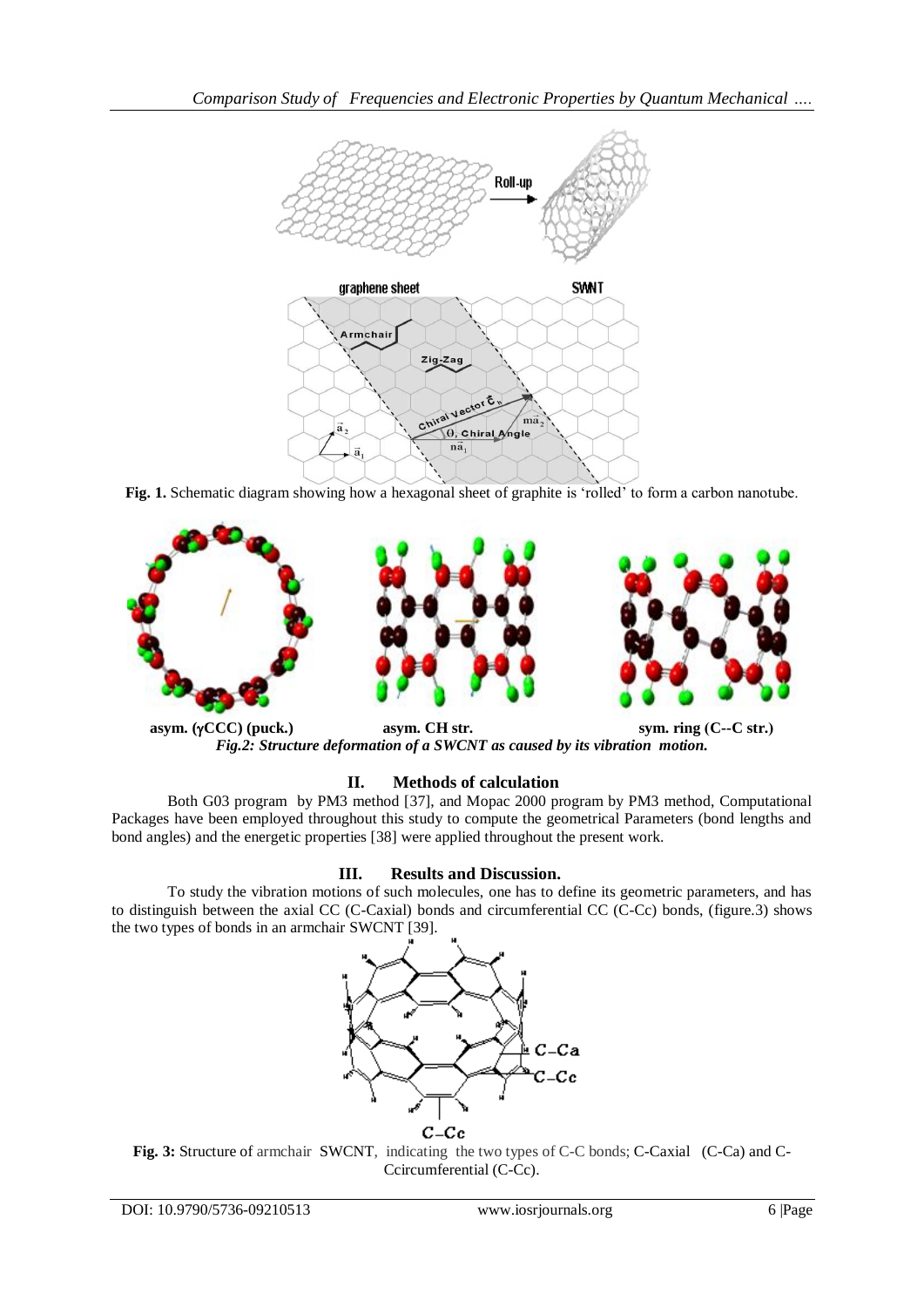Various quantum mechanical studies were done for the physical properties of the nanotubes [40-44]. Structure deformation is expected to change their thermal and electronic properties too. Basic vibrations of SWCNTs were measured and assigned as breathing, puckering and clock-anti-clockwise deformation modes [45-46]. The active vibrations causes a change in its geometry structure (figure. 2), The calculation gives different geometry were done to study the impact of the puckering distortion on the electronic properties of CNTs [47-49]. For a normal mode of vibration to be infrared active, there must be a change in the dipole moment of the molecule during the course of vibration. During the vibration motion of a molecule, a regular fluctuation in the dipole moment occurs, and a field is established which can interact with the electrical field associated with radiation. For the absorption of infrared radiation, a molecule must undergo a net change in its dipole moment as a result of its vibrational or rotational motions [50].



**Fig. 4**: Equilibrium geometry for (mono, and tetra)-rings layer for armchair (7,7) single wall carbon nanotube (SWCNT) by using Mopac2000 program.

Table 1, shows a repetitive sections of bonds. Table 2 shows comparison of their calculated geometric parameters.

The classifications of carbon nanotubes armchair (mono and tetra)-rings layer, determined by the different of the numbers of rings and the length of CNT, can also be described as single-walled nanotubes (SWNT), resembling by rolling a graphene sheet into a cylinder mathematically structures are uniquely defined by specifying the coordinates of the smallest folding vector (n,n), (armchair) molecule is composed of annulated number of member aromatic rings molecules. The (mono and tetra)-rings layer SWCNTs are composed of annulated six member aromatic rings. Their (PM3) calculated equilibrium geometry shows  $D_7d$  symmetry [24-25], Figure 5.Due to their symmetry  $(D_{7d})$  [51], figure 5 and table 1, shows a repetitive sections of bonds. Table 2 shows comparison of their calculated geometric parameters.



**Fig.(5): Repetitive sections of bonds and angles for (mono and tetra) rings layer of armchair SWCNT at**  their equilibrium geometries according to their point group  $(D_{7d})$ .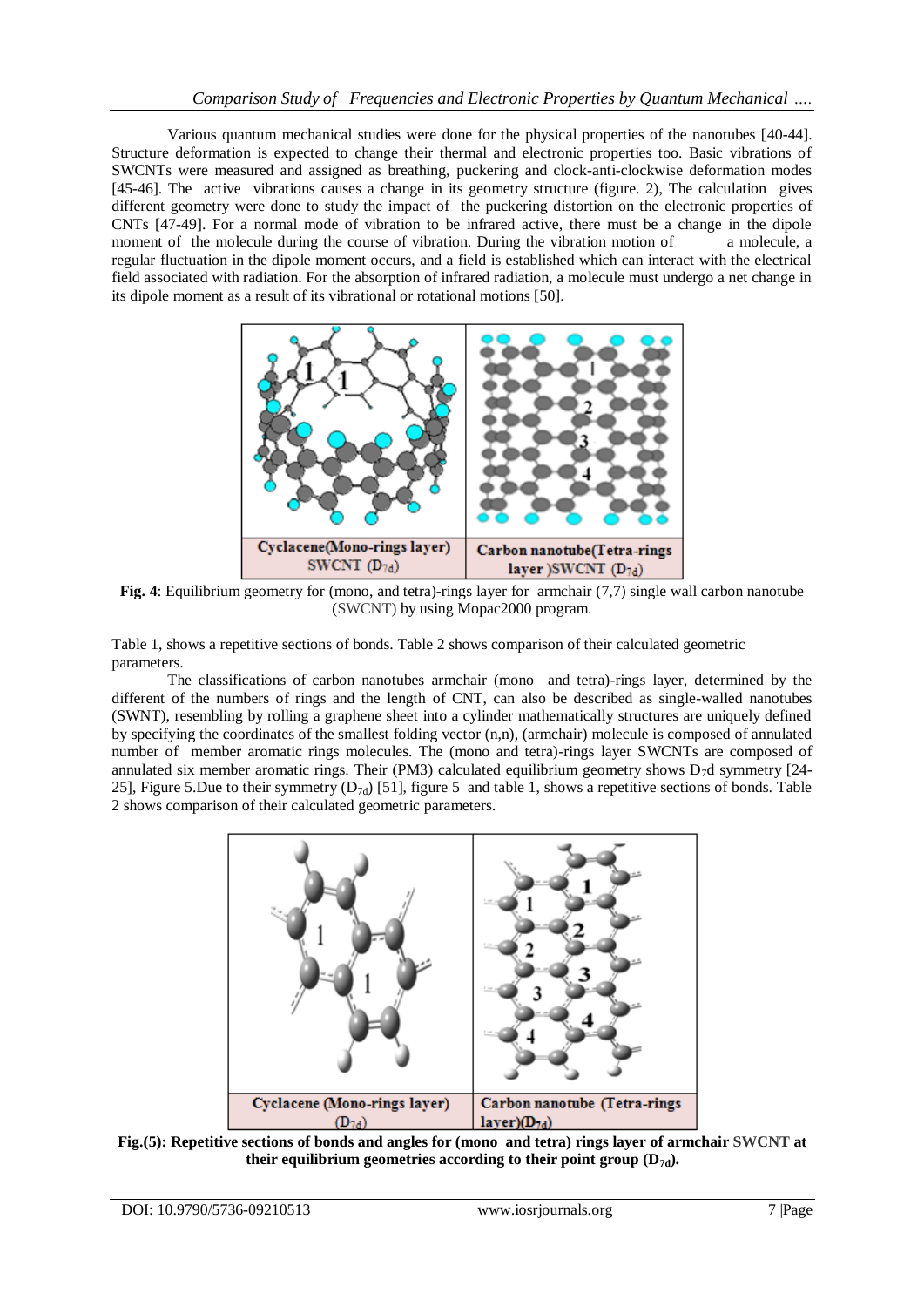| <b>CNT</b><br><b>Diameter</b><br>$=CCa$<br>$-C$ $Ca$<br>CCc<br>$C-Cc$<br>(SWCNT)<br>$C=Cc$<br>CCa<br>Length $(\AA)$<br>(A)<br><b>Mono-ring</b><br>10.049<br>5.526<br>1.4351<br>1.4302<br>1.4005<br>1.3604<br>--------<br>--------<br>layer $D_{7d}$<br>1.4276<br>1.4031<br>1.4292<br>1.4346<br><b>Tetra-rings</b><br>10.041<br>12.901<br>1.3670<br>1.4246<br>--------<br>--------<br>1.4301<br>1.3974<br>laver<br>$\mathbf{D}_{7d}$ | <b>Arm Chair</b> |  | <b>Bond length</b> $(A)$ |  |        |  |        |  |        |
|-------------------------------------------------------------------------------------------------------------------------------------------------------------------------------------------------------------------------------------------------------------------------------------------------------------------------------------------------------------------------------------------------------------------------------------|------------------|--|--------------------------|--|--------|--|--------|--|--------|
|                                                                                                                                                                                                                                                                                                                                                                                                                                     |                  |  |                          |  |        |  |        |  | $C-H$  |
|                                                                                                                                                                                                                                                                                                                                                                                                                                     |                  |  |                          |  |        |  |        |  | 1.0997 |
|                                                                                                                                                                                                                                                                                                                                                                                                                                     |                  |  |                          |  | 1.4044 |  | 1.4395 |  | 1.0996 |

**Table 1: PM3 calculated bond distances of (mono and tetra) rings layer for ArmChair SWCNT.**

 **C-Cc: circumferential bond C-Ca: axial bond.**

Noting that the C-Ca bonds in the angular SWCNTs are conjugated double bonds for all of different rings layer, but it may be connect to (CC double or single or conjugated double bond). The C-Cc bonds are double or conjugated double bond for (mono and tetra)-rings layer SWCNT, and double or conjugated double bond or single bond for tetra-rings layer SWCNT.

The C=Cc bond increase with increasing numbers of rings layer. For odd rings layer mono (C-H) and (C---Cc) bonds are longer in mono from that in tetra .

Also note that (…C…Ca), increase in length from outer to centre in mono rings layer, and decrease in length from outer to centre in tetra-rings layer. Figure 4, table 1.

Table 2 shows some physical properties of calculated (mono and tetra)-rings layer for armchair SWCNT at their equilibrium geometry.

**Table 2: Some physical properties of the calculated (mono and tetra) rings layer for armchair SWCNT at their equilibrium geometry** .

| <b>Arm Chair</b><br>(SWCNT)          | M. Wt.<br>g/mol | $\Delta H_f$ kcal/mol,(kJ) | $\mu$ (debye) | <b>HOMO</b><br>(eV) | <b>LUMO</b><br>(eV) | $\Delta E$ (eV)<br>LUMO-HOMO |
|--------------------------------------|-----------------|----------------------------|---------------|---------------------|---------------------|------------------------------|
| Mono-ring layer<br>$C_{56}H_{28}$    | 700.837         | 300.346<br>1256.648        | 0.000         | $-8.054$            | $-1.213$            | 6.841                        |
| Tetra-rings layer<br>$C_{140}H_{28}$ | 1709.761        | 721.486<br>3018.699        | 0.000         | $-7.403$            | $-2.437$            | 4.066                        |

 $\Delta H_f$  = Heat of formation, HOMO= Highest Occupied molecular orbital,

LUMO= Lowest Unoccupied molecular orbital, ∆E= The difference in energy levles.

∆H<sup>f</sup> , increase with increasing number of rings layer, ∆E (LUMO-HOMO) decrease with increasing number of rings layer that prove their electrical conductivity increased with increasing number of rings layer . Dipole moment  $\mu$  is zero for all, because they all have center of inversion symmetry element. same relation noticed for vibrations modes (IR active).

## **Vibration frequencies assignment of Cyclacene( Mono-rings layer)(C56H28) armchair (SWCNT)**

The Cyclacene (Mono-rings layer) SWCNT posses 246 fundamental vibrations (3N-6). Inspection of its irreducible representation, as defined by the symmetry  $(D_7d)$  character table, results in the following modes of vibration;

 $\Gamma$ vibration =  $\Gamma$ total - ( $\Gamma$ rotation +  $\Gamma$ translation) = 3N - 6 = 246

 $\Gamma$ vibration=18E<sub>3</sub>u+18E<sub>3</sub>g+18E<sub>2</sub>g+18E<sub>2</sub>u+17E<sub>1</sub>u+17E<sub>1</sub>g+9A<sub>1</sub>u+8A<sub>2</sub>g+9A<sub>1</sub>g+8A<sub>2</sub>u= 246

There are 42 vibration modes (IR active)  $(17E_1u, \text{ and } 8A_2u)$ . Their assignments are as follows:

## *CH stretching vibration*

These are 28 in number, the displacement vectors of which are located at the H atoms. Their frequency values range from  $(3005.2\n-3029.4 \text{ cm}^{-1})$  (IR active), Inspecting the values in table 3.

## *Ring (CCC) stretching vibration*

Their displacement vectors are not located at definite C atoms as could be seen from the atomic displacement vectors. Their calculated vibration frequencies (IR active) as modes range from (1347.6-1809.5cm<sup>-1</sup>), Inspecting the values in table 3.

## *In-plane CH bending vibration (δCH)*

There are as few as the C-H bonds. Their displacement vectors are mainly located at the corresponding H atoms. Their calculated vibration frequencies (IR active) as modes range from  $(237.5-1105,6 \text{ cm}^{-1})$ ,. Inspecting the values in table 3.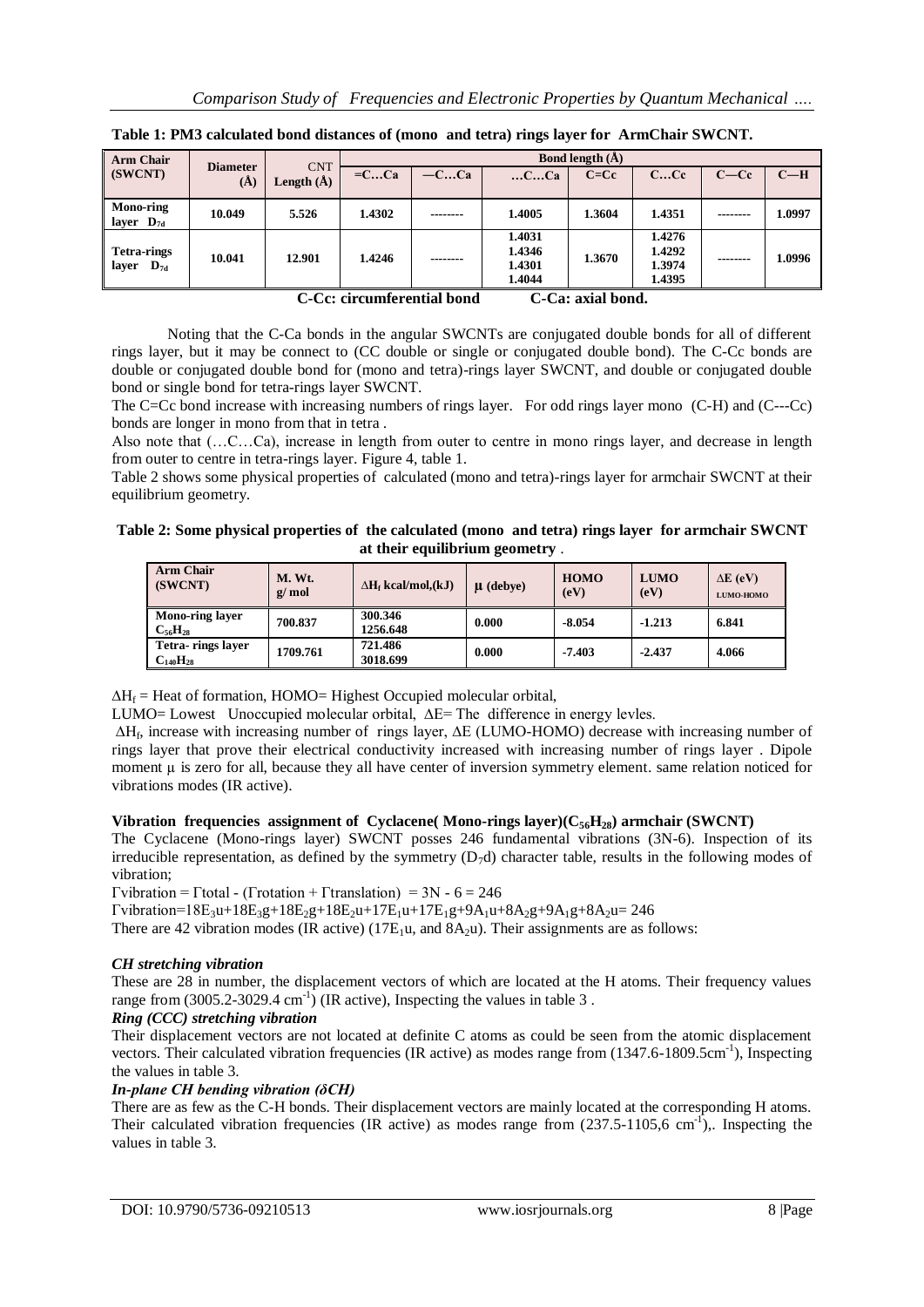### *In-plane (CCC) bending vibration (δCCC***)**

Their calculated vibration frequencies (IR active) as modes range from  $(326.4-1011.7 \text{ cm}^{-1})$ , Inspecting the values in table 3.

#### *Out of plane CH bending vibration (γCH)*

Their calculated vibration frequencies (IR active) as modes range from  $(572.8-1215.4 \text{ cm}^{-1})$ , Inspecting the values in table 3.

#### *Out of plane ring bending vibrations (γCCC)*

The modes include puckering deformations, as well as breathing vibrations of the whole ring. Their calculated vibration frequencies (IR-active) as modes range from (572.8-1215.4 cm<sup>-1</sup>), Inspecting the values in table 3.

**Table 3:** Vibration frequencies and IR absorption intensities for Cyclacene (mono-rings layer) ( $C_{56}H_{28}$ ) molecule as calculated applying G03 program.

| EU                | <b>Symmetry &amp; description</b>                   | PM3 Freq. cm | <b>Intensity</b><br>km/mol |
|-------------------|-----------------------------------------------------|--------------|----------------------------|
| $V_{237}$         | CH str.                                             | 3029.383     | 28.714                     |
| $V_{227}$         | CH str.                                             | 3005.239     | 107.300                    |
| V <sub>215</sub>  | $C=C str$                                           | 1809.491     | 15.036                     |
| $V_{191}$         | ring $(CC_{str.})$ (elongation)                     | 1625.087     | 0.0384                     |
| $v_{187}$         | $C-C str$                                           | 1593.311     | 12.2663                    |
| V <sub>179</sub>  | $C=C str$                                           | 1526.865     | 17.4909                    |
| $V_{153}$         | $\gamma$ CH(wag.)                                   | 1197.14      | 16.559                     |
| V <sub>136</sub>  | δCH(siccer.)                                        | 1105.650     | 0.4390                     |
| V <sub>125</sub>  | $\delta$ CH(rock))+ $\delta$ ring ( $\delta$ CCC)   | 1011.752     | 0.2571                     |
| $V_{103}$         | $\gamma$ CH (wagg.) + $\gamma$ ring ( $\gamma$ CCC) | 890.496      | 18.575                     |
| $V_{94}$          | $\gamma$ CH (wagg.) + $\gamma$ ring ( $\gamma$ CCC) | 852.991      | 93.477                     |
| $\mathbf{v}_{86}$ | $\delta$ CH(rock)                                   | 812.674      | 137.946                    |
| $V_{74}$          | $\gamma$ CH (wagg) + $\gamma$ ring ( $\gamma$ CCC)  | 702.001      | 1.791                      |
| ${\bf v}_{60}$    | $\gamma$ CH (wagg)+ $\gamma$ ring ( $\gamma$ CCC)   | 572.863      | 13.074                     |
| $V_{34}$          | $\delta$ CH(rock)                                   | 388.437      | 15.734                     |
| $v_{28}$          | $\delta$ CH(rock)+ $\delta$ ring ( $\delta$ CCC)    | 326.432      | 11.190                     |
| $v_{21}$          | $\delta$ CH(rock)                                   | 237.476      | 10.236                     |
| $A_2u$            |                                                     |              |                            |
| V <sub>231</sub>  | CH <sub>str.</sub>                                  | 3010.232     | 358.860                    |
| $V_{191}$         | $C=C str$                                           | 1695.497     | 8.1662                     |
| V <sub>165</sub>  | $C=C str$                                           | 1347.570     | 7.2816                     |
| V <sub>156</sub>  | $\gamma$ CH (wagg)+ $\gamma$ ring ( $\gamma$ CCC)   | 1215.372     | 48.906                     |
| $V_{132}$         | δCH(siccer.)                                        | 1077.490     | 0.6641                     |
| $v_{88}$          | $\delta$ CH(rock))+ $\delta$ ring ( $\delta$ CCC)   | 814.134      | 0.590                      |
| $V_{51}$          | $\delta$ CH(rock))+ $\delta$ ring ( $\delta$ CCC)   | 516.299      | 7.919                      |

**Vibration frequencies assignment of Carbon nanotube( tetra-rings layer) (C140H28) armchair SWCNT.**

The Carbon nanotube (tetra-rings layer) posses 498 fundamental vibrations (3N-6). Inspection of its irreducible representation, as defined by the symmetry character table, results in the following modes of vibration;

 $\Gamma$ vibration =  $\Gamma_{\text{total}}$  - ( $\Gamma$ rotation +  $\Gamma$ translation) = 3N - 6 = 498  $T$ vibration=36E<sub>3</sub>u+36E<sub>3</sub>g+36E<sub>2</sub>g+36E<sub>2</sub>u+35E<sub>1</sub>u+35E<sub>1</sub>g+18A<sub>1</sub>u+17A<sub>2</sub>g+18A<sub>1</sub>g+**17A<sub>2</sub>u** 

 $= 498$ 

These are 87 IR active (35 $E_1$ u, and 17 $A_2$ u). Their assignments are as follow:

Relative to the  $\delta_h$  reflection the vibration modes are classified as symmetric and antisymmetric modes.

#### *CH stretching vibration*

These are 28 in number, the displacement vectors of which are located at the H atoms. Their calculated vibration frequencies (IR active) *as* modes range from (3004.3-3029.0 cm<sup>-1</sup>), Inspecting the values in table 4.

## *Ring (CCC) stretching vibration*

Their displacement vectors are not located at definite C atoms as could be seen from the atomic displacement vectors. Their calculated vibration frequencies (IR active) as modes range from  $(1409.13 - 1796.6 \text{ cm}^{-1})$ , Inspecting the values in table 4.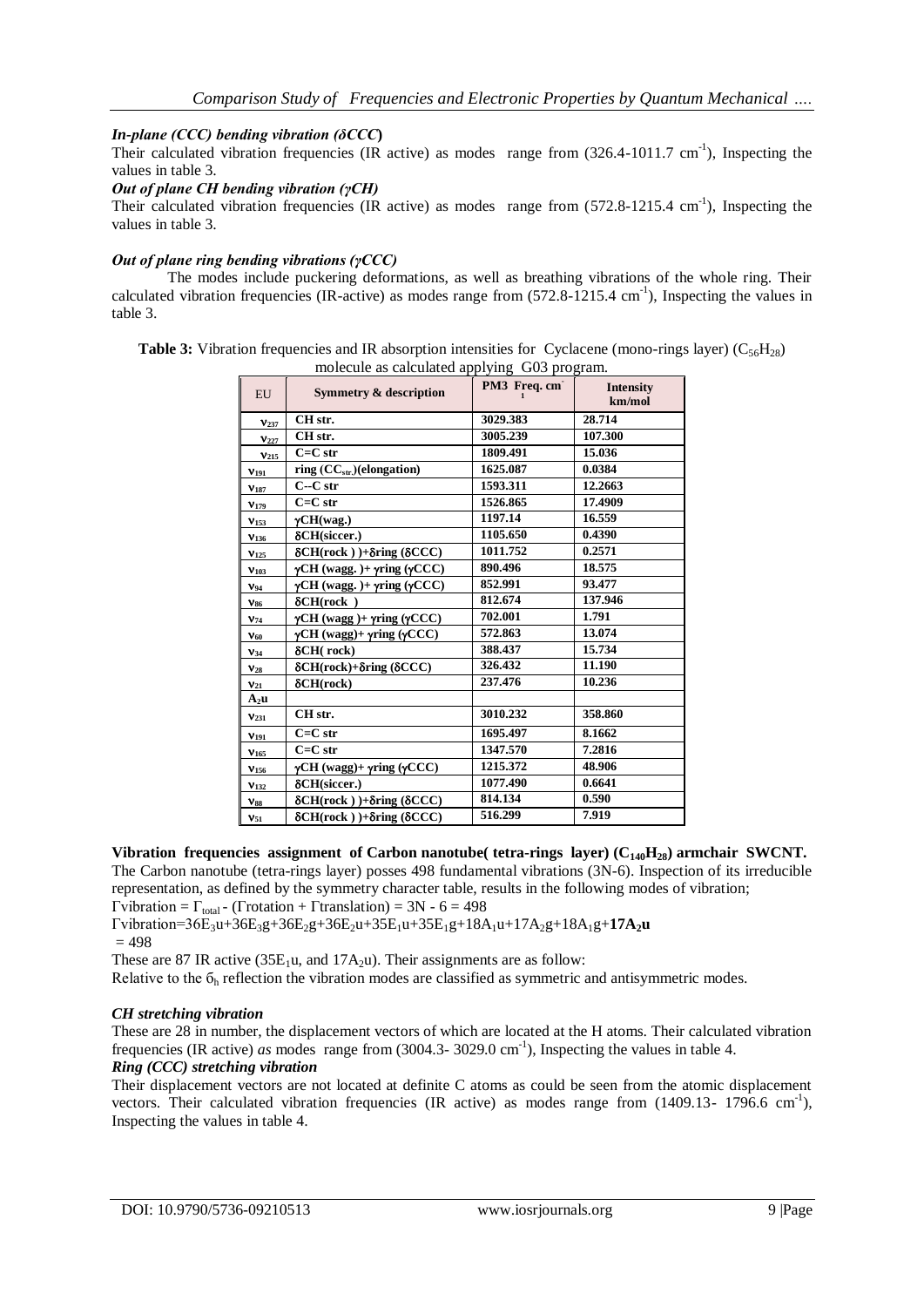### *In-plane CH bending vibration (δCH)*

There are as few as the C-H bonds. Their displacement vectors are mainly located at the corresponding H atoms. Their calculated vibration frequencies (IR active) as modes range from  $(149.7 - 1067.7 \text{ cm}^2)$ , Inspecting the values in table 4.

## *In-plane (CCC) bending vibration (δCCC)*

Their calculated vibration frequencies (IR active) as modes range from  $(149.7-1343.7 \text{ cm}^{-1})$ , Inspecting the values in table 4.

#### *Out of plane CH bending vibration (γCH)*

Their calculated vibration frequencies (IR active) as modes range from  $(270.1 - 1288.6 \text{ cm}^{-1})$ , Inspecting the values in table 4.

#### *Out of plane ring bending vibration (γCCC)*

The modes include puckering deformations, as well as breathing vibrations of the whole ring. Their calculated vibration frequencies (IR active) as modes range from (256.3-1363.9 cm<sup>-1</sup>), Inspecting the values in table 4.

Table 4, includes the calculated frequencies as calculated applying semi-empirical methods (PM3) by Gaussian03 program and IR absorption intensities of the vibration modes. Commonly known, the vibrations with (intensity= 0.0) are forbidden (IR inactive, Ramman active), those with (intensity≠ 0.0) are allowed (IR active, Ramman inactive).

| EU               | Symmetry & description                              | PM3 Freq. cm | <b>Intensity</b> |
|------------------|-----------------------------------------------------|--------------|------------------|
|                  |                                                     |              | km/mol           |
| V <sub>489</sub> | CH str.                                             | 3029.030     | 9.0755           |
| $V_{481}$        | CH str.                                             | 3004.260     | 117.430          |
| $V_{461}$        | $C-C str$                                           | 1796.560     | 4.349            |
| $V_{457}$        | $C=C str$                                           | 1793.220     | 14.884           |
| V <sub>435</sub> | $C=C str$                                           | 1722.350     | 2.539            |
| $V_{414}$        | $C=C str$                                           | 1675.170     | 0.278            |
| $V_{403}$        | $C-C str$                                           | 1643.150     | 1.444            |
| V <sub>399</sub> | ring (CCCstr.)                                      | 1602.760     | 0.019            |
| $V_{369}$        | ring (CCCstr.)                                      | 1556.180     | 0.460            |
| $V_{363}$        | C-C str                                             | 1536.560     | 8.336            |
| $V_{352}$        | ring (CCCstr.)                                      | 1498.850     | 17.800           |
| V <sub>334</sub> | ring (CCCstr.)                                      | 1409.130     | 30.762           |
| $V_{321}$        | $\delta$ ring ( $\delta$ CCC)                       | 1343.710     | 0.280            |
| V <sub>313</sub> | $\gamma$ CH(wagg.)+ $\gamma$ ring ( $\gamma$ CCC)   | 1288.640     | 6.322            |
| V <sub>295</sub> | $\gamma$ CH(wagg.)                                  | 1152.630     | 5.583            |
| $V_{274}$        | δCH(siccer.)                                        | 1067.710     | 1.066            |
| $V_{260}$        | δCH(siccer.)                                        | 1004.260     | 0.076            |
| $V_{247}$        | $\gamma$ ring (γCCC)+ γCH                           | 964.564      | 1.237            |
| $v_{241}$        | $\gamma$ CH(twiss.)+ $\gamma$ ring ( $\gamma$ CCC)  | 945.735      | 0.012            |
| $v_{227}$        | $\gamma$ CH(twiss.)+ $\gamma$ ring ( $\gamma$ CCC)  | 896.600      | 5.130            |
| V <sub>216</sub> | $\delta$ CH+ $\delta$ ring ( $\delta$ CCC)          | 858.660      | 22.623           |
| $V_{194}$        | $\delta$ CH(rock)                                   | 812.820      | 125.337          |
| $V_{153}$        | $\gamma$ CH( twiss.)+ $\gamma$ ring ( $\gamma$ CCC) | 674.771      | 1.1662           |
| $v_{150}$        | $\delta$ CH+ $\delta$ ring ( $\delta$ CCC)          | 664.392      | 11.594           |
| V <sub>143</sub> | $\delta$ CH(rock.)+ + $\delta$ ring ( $\delta$ CCC) | 653.804      | 7.294            |
| $V_{124}$        | $\gamma$ CH(wagg.)+ $\gamma$ ring ( $\gamma$ CCC)   | 602.856      | 3.092            |
| $V_{99}$         | $\gamma$ CH(twiss.)+ $\gamma$ ring ( $\gamma$ CCC)  | 492.552      | 22.087           |
| $v_{95}$         | $\gamma$ CH( twiss.)+ $\gamma$ ring ( $\gamma$ CCC) | 481.314      | 1.576            |
| $v_{82}$         | $\gamma$ CH(twiss.)+ $\gamma$ ring ( $\gamma$ CCC)  | 436.045      | 4.350            |
| $v_{61}$         | $\gamma$ CH( twiss.)+ $\gamma$ ring ( $\gamma$ CCC) | 357.166      | 2.910            |
| $V_{59}$         | $\gamma$ CH(twiss.)+ $\gamma$ ring ( $\gamma$ CCC)  | 346.147      | 1.028            |
| $v_{44}$         | $\gamma$ ring ( $\gamma$ CCC)+ $\gamma$ CH(wagg.)   | 284.641      | 0.935            |
| $v_{38}$         | $\gamma$ CH(wagg.)+ $\gamma$ ring ( $\gamma$ CCC)   | 270.122      | 5.758            |
| $v_{13}$         | $\delta$ CH(rock.)+ $\delta$ ring ( $\delta$ CCC)   | 149.751      | 6.048            |
| $A_2u$           |                                                     |              |                  |
| $V_{483}$        | CH str.                                             | 3008.892     | 616.385          |
| $V_{442}$        | $C=C str$                                           | 1765.630     | 14.298           |
| $V_{409}$        | $C=C str$                                           | 1654.390     | 3.133            |
| $V_{387}$        | ring (CCCstr.) elonga.                              | 1600.180     | 4.349            |
| $V_{367}$        | ring (CCCstr.) elonga.                              | 1542.980     | 2.304            |

**Table 4:** Vibration frequencies and IR absorption intensities of Carbon nanotube (tetra-rings layer) ( $C_{140}H_{28}$ ) molecule as calculated applying G03 program.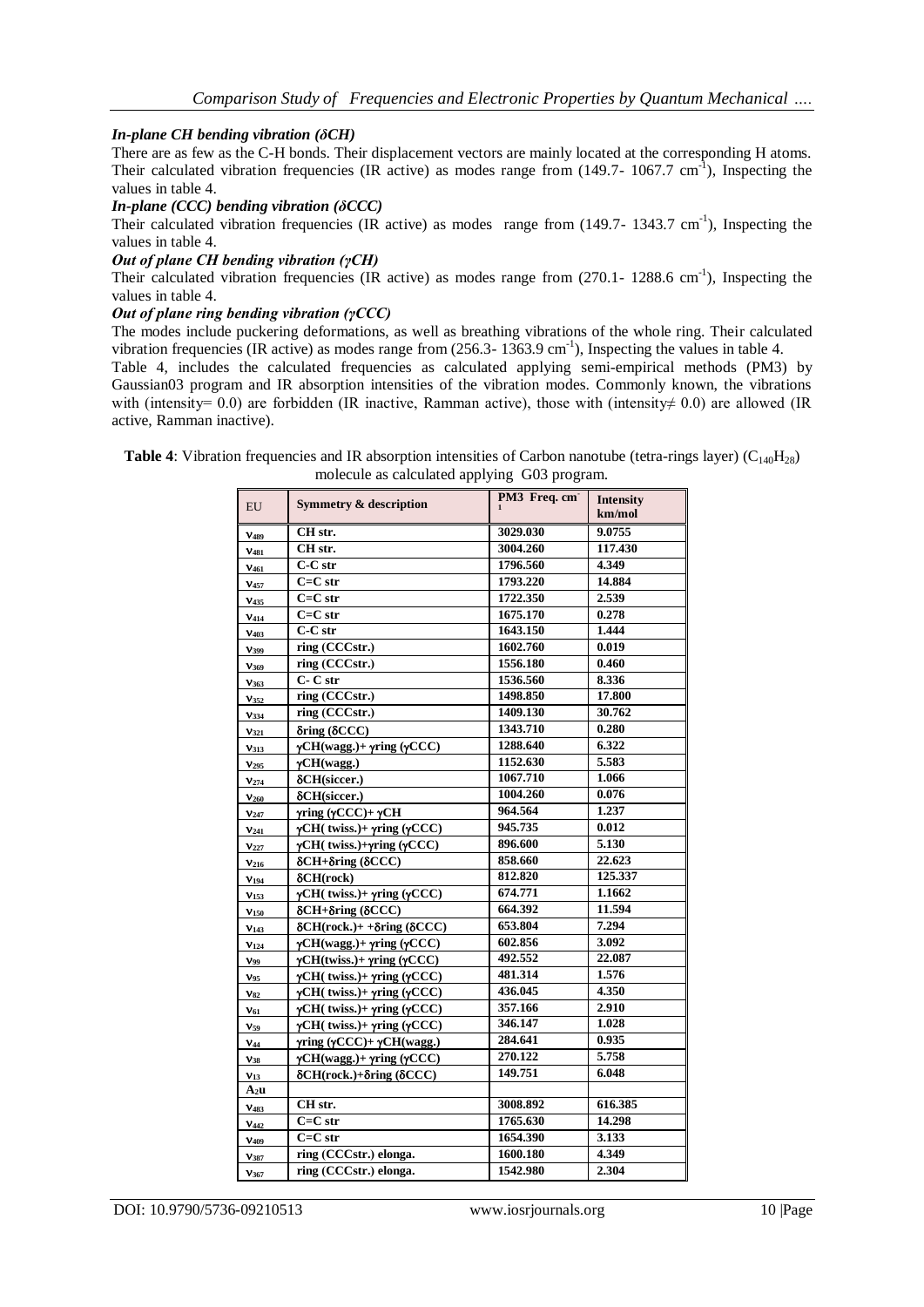| V <sub>348</sub> | ring (CCCstr.)elonga.                               | 1480.570 | 0.208   |
|------------------|-----------------------------------------------------|----------|---------|
| $V_{329}$        | $\gamma$ ring ( $\gamma$ CCC)                       | 1363.960 | 100.904 |
| V <sub>303</sub> | ring (CCCstr.)                                      | 1193.150 | 5.645   |
| V <sub>284</sub> | $\gamma$ CH(twist.)                                 | 1114.750 | 20.534  |
| $V_{260}$        | $\gamma$ CH(twist.)                                 | 1028.510 | 1.906   |
| $v_{188}$        | $\delta$ CH(rock)                                   | 801.216  | 4.297   |
| $V_{147}$        | $\gamma$ ring ( $\gamma$ CCC)+ $\gamma$ CH(breath.) | 660.794  | 0.366   |
| V <sub>138</sub> | $\gamma$ ring ( $\gamma$ CCC)+ $\gamma$ CH(breath.) | 642.957  | 2.882   |
| $V_{109}$        | $\delta$ CH(rock)+ $\delta$ ring ( $\delta$ CCC)    | 518.928  | 10.4807 |
| $V_{67}$         | $\delta$ CH(rock.)+ $\delta$ ring ( $\delta$ CCC)   | 376.334  | 1.735   |
| $V_{35}$         | $\gamma$ ring ( $\gamma$ CCC)(breath.)              | 256.287  | 0.431   |
| $V_{15}$         | $\delta$ CH(rock.)+ $\delta$ ring ( $\delta$ CCC)   | 152.020  | 0.730   |

(Figure 5) shows the vibration pictures for some modes of the CNT (Armchair), as calculated applying semiempirical methods (PM3) by Gaussian 03 program.

## *The results and Relations*

 $vCH_{str.}$ (mono-rings layer) >  $v(CH_{str.}$  (tetra-rings layer)  $\mathbf{vCC}_{str}$ **.(mono-rings layer)** >  $\mathbf{vCC}_{str}$ **.( tetra-rings SWCNT) δring (tetra-rings layer) >δring (mono-rings layer)**  *v***yring(tetra-rings layer) >** *v***yring(mono-rings layer) δCH(mono-rings layer) >δCH(tetra-rings layer) CH(tetra-rings layer) > CH(mono-rings layer)**  $\mathbf{vCC}_{\text{str}}$ (mono-rings layer) >  $\mathbf{vCC}_{\text{str}}$  (**tetra-rings**) **CHstr.(di-rings layer) ≈CHstr.(terta-rings layer)**

Finally, the calculated vibration frequencies (IR-active) show that vibration frequency values of ( C-C stretching), (γring, νδring.) vibrations frequency shows higher frequency values with increased numbers of rings layer in length lead to many more electronic and mechanical applications.

**Table 5: Calculated Vibration frequencies of (mono and tetra) rings layer for armchair SWCNTs**  applying G03 program by PM3 method**.**

| $\mu$<br>OUS DIVERGILI OV LIVIS HIGHIOU. |           |               |                  |              |  |  |  |  |
|------------------------------------------|-----------|---------------|------------------|--------------|--|--|--|--|
| Arm Chair (SWCNT)                        | $C-Hstr.$ | $C$ - $Castr$ | $C=C_{\rm str.}$ | $C-Cc_{str}$ |  |  |  |  |
| <b>Mono-rings layer</b>                  | 3029.38   | 1625.08       | 1809.50          | 1593.30      |  |  |  |  |
| $C_{56}H_{28}$                           | Eu        | Eu            | Eu               | Eu           |  |  |  |  |
| <b>Tetra-rings laver</b>                 | 3029.11   | 1602.70       | 1793.22          | 1796.50      |  |  |  |  |
| $\mathrm{C_{140}H_{28}}$                 | Eu        | Eu            | Eu               | Eu           |  |  |  |  |

Finally, the calculations show that, similar to the carbon nanotubes [52-53], the charge densities are mainly concentrated at the circumferential carbon and hydrogen atoms of mono and multi-rings layer SWCNT, parallel with their physical properties for electrical conductivity. The axial carbon atoms have diminishing charges from outer to centre. The H atoms are positively charged, the C atoms are of the negative charge, Fig. 6.

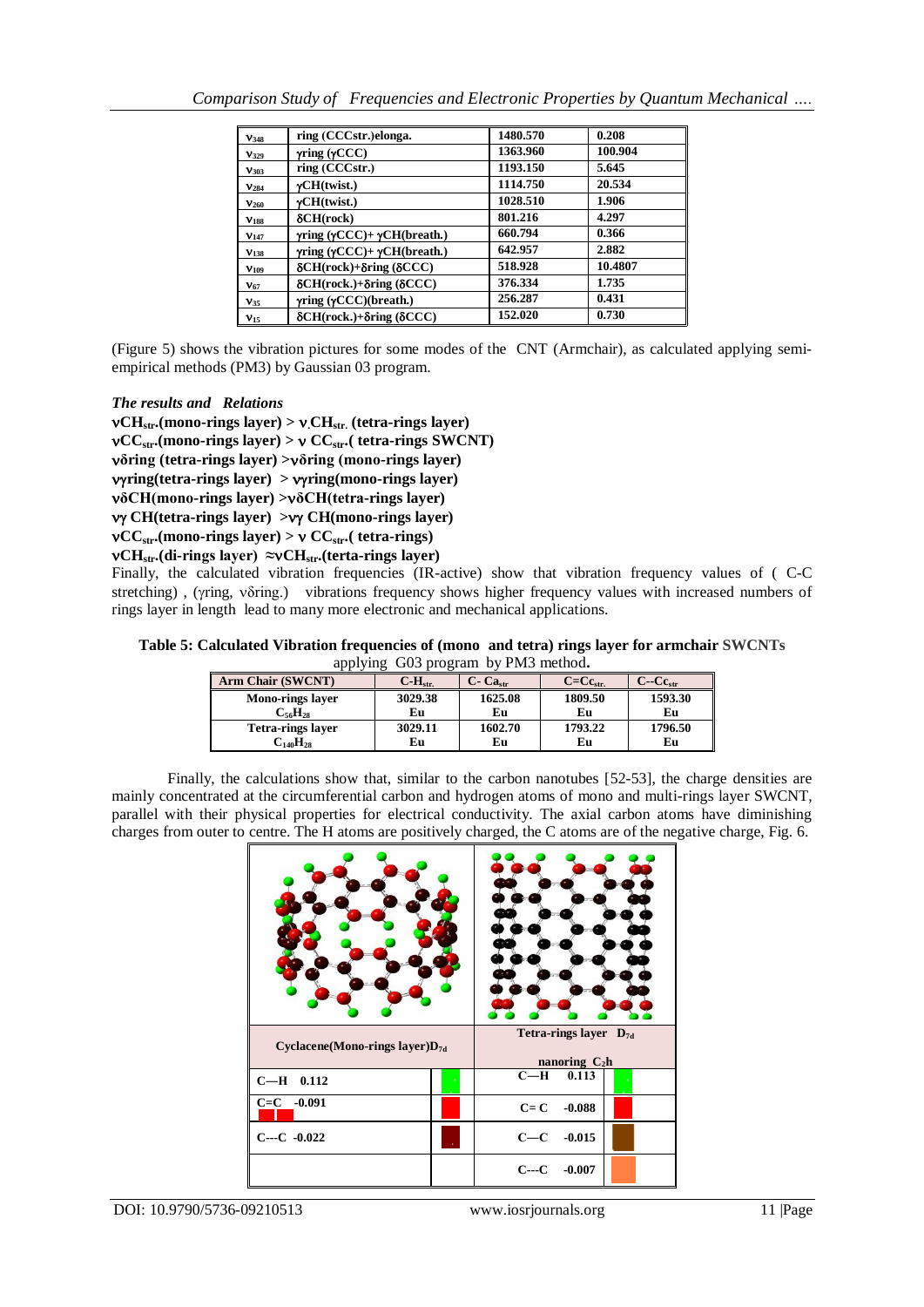|  |                    | $C$ --- $C$ -0.002 |  |
|--|--------------------|--------------------|--|
|  | $C$ --- $C$ -0.001 |                    |  |

**Fig. 6.** Distribution of charge density at the atoms for (mono and tetra) rings layer of armchair SWCNT as calculated applying G03 program.

#### **IV. Conclusion**

Quantum mechanics calculations were carried out with Gaussian 03 program, for investigated the result In order to calculate the vibration frequencies modes that active in infrared. Comparison of the Vibration modes which were active in IR for the three molecules Cyclacene and Carbon nanotube( $C_{56}H_{28}$ ,  $C_{140}H_{28}$ ) Vibrational motion of atoms decreases the electrical conductivity of nanotubes and limits the performance of nanotransistors and other electronic devices based on them. Similarly, the stiffness of a nanotube and its capability for transporting heat is reduced with increasing defect density[54,55]. They allow a comparative view of the charge density at the carbon atom too. The calculations show that, the charge densities are mainly concentrated at the hydrogen atoms (positively charged) and at the outer circumferential carbon atoms (negatively charge). The axial carbon atoms and the circumferential carbon atoms have diminishing charges from outer to the centre of the CNTs. They can have metallic properties (armchair, some zigzag) depending on their structure. CNTs are much better conductors of electricity than copper nanowires because there is less scatter of electrons. Nanotubes are exceptional ballistic conductors, which can be used in a variety of nanodevices that can operateat room temperature. Nanotubes possess extraordinary mechanical properties and are among the strongest materials known.

#### **References**

- [1]. S.Iijima, *Nature*,Helical microtubules of graphitic carbon. 1991, 354 ,56-58.
- [2]. M. Kaempgen, G. S. Duesberg and S. Roth, Appl. Surf. Sci.,2005, 252(2), 425-429.
- [3]. I. Lukovitz, F. H. Karman, P. M. Nagy and E. Kalman, Croat. Chim. Acta, 2007,80, 233- 237.
- [4]. T. Yao, Hao Yu, R. J. Vermelj and G. J. Bodwell, Phys. Rev.Lett. 2008, 80, 1-3.
- [5]. M. S. Dresselhaus, G. Dresselhaus and P. Avouris, Carbon Nanotubes, Synthesis, Structures, Properties and Applications, Springer-Verlag, New York, 1996.
- [6]. N. Anderson, A. Hartschuh, S. Cronin and L. Novotny, J. Am. Chem. Soc. 2005,127, 2533-2537.
- [7]. S. Iijima, Nature 354, 56–58 (1991); S. Iijima, T. Ichihashi, Nature .1993,363, 603–605 .
- [8]. N. Hamada, S. Sawada, A. Oshiyama, Phys. Rev. Lett.1992, 68,1579–1581.<br>[9]. Y. Wang and X. Jing, Polym. Adv. Technol. 2005.16, 344.
- Y. Wang and X. Jing, Polym. Adv.Technol. 2005,16, 344.
- [10]. T. Durkop, S.A. Getty, E. Cobas and M.S. Fuhrer, Nano Lett.2004, 4,35-39. [11]-B.I. Yacobson and R.E. Smalley, American Scientist,1997, 85, 324-337.
- [11]. AM. Rao, E. Richter, SJ. Bandow, B. Chase, PC. Eklund, K. A. Williams, S. Fang, and MS. Dresselhaus ,Science , 1997 ,275, 187.
- [12]. S. Bandow and S. Asaka , Phys. Rev. Lett. 1998 ,80, 3779.
- [13]. VN. Popov and L. Henrard , Phys. Rev. 2002, B 65, 235415.
- [14]. CY. Wang, CQ. Ru, A. Mioduchowski, J. Appl. Phys., 2005, 97,024310.<br>[15]. CY. Li and TW. Chou Phys Rev B 68, (2003),073405.
- CY. Li and T W. Chou Phys Rev B 68, (2003),073405.
- [16]. ZL. Wang, WA. Poncharal and WA. de Heer J. Phys. Chem. Solids 61, ( 2000), 1025.
- [17]. CE. Bottani, AL. Bassi, MG. Beghi, A. Podesta, DA. Walters and RE. Smalley Phys. 2003, Rev. B 67, 155407.
- [18]. J. Yoon, CQ. Ru and A. Mioduchowski Phys. Rev. B 66, (2002),233402.<br>[19]. CY. Wang, CO. Ru, A. Mioduchowski , Phys. Rev. B 72, (2005),075414.
- [19]. CY. Wang, CQ. Ru, A. Mioduchowski , Phys. Rev. B 72, ( 2005),075414.
- [20]. DS. Tang, ZX. Bao, LJ. Wang, LC. Chen, LF. Sun, ZQ. Liu, WY. Zhou and SS. Xie, J. Phys. Chem. Solid 61, (2000),1175.
- [21]. CY. Wang,YY. Zhang, CM. Wang, and VBC. Tan, J. Nanosci. Nanotechno.7,(2007) ,4221. [22]. RF. Gibson, EO. Avorinde and YF. Wen, Compos. Sci. Technol. (2007), 67.
- RF. Gibson, EO. Avorinde and YF. Wen, Compos. Sci. Technol. ( 2007), 67.
- [23]. CY. Li and TW. Chou, Appl. Phys. Lett. 84, ( 2003), 121.
- [24]. CY. Wang, CQ. Ru, A. Mioduchowski ,J. Appl. Phys. 97, ( 2005), 114323.
- [25]. J. Zhou and JM, Dong, Appl. Phys. Lett. 91, (2007), 173108.<br>[26]. YY. Xia, MW. Zhao, YC. Ma, MJ. Ying and LM. Mei, Phys.
- YY. Xia, MW. Zhao, YC. Ma, MJ .Ying and LM. Mei, Phys. Rev. B 65, (2002),155415.
- [27]. YR. Jeng, PC. Tsaia and TH. Fang , J. Phys. Chem. Solid 65, ( 2004), 1849.
- [28]. F. Scarpa, S. Adhikari. and CY. Wang , J. Phys. D-Appl. Phys. 42, (2009), 142002.<br>[29]. HS. Shen and CL. Zhang , Phys. Rev. B 74.(2006), 035410.
- HS. Shen and CL. Zhang , Phys. Rev. B 74.( 2006), 035410.
- [30]. KM. Liew, JB. Wang, He XQ and HW. Zhang , J. Appl. Phys. 102, ( 2007), 053511.
- [31]. CM. Wang, Y. Q. Ma, YY. Zhang and KK. Ang ,J. Appl. Phys. 99, ( 2006), 114317.
- [32]. FM. Tong, CY. Wang and S. Adhikari , J. Appl. Phys. 105, ( 2009), 094325.
- [33]. C. Sun and K, Liu, Solid State Comm. 143, (2007), 202. [34]. M. J.Frisch, G. W. Trucks, .; H. B Schlegel, .; G. E. Scuse
- [34]. M. J.Frisch,; G. W.Trucks,.; H. B Schlegel,.; G. E.Scuseria,; M. A. Robb,; J. R.Cheeseman,; J. A. Jr.Montgomery, ,; T.Vreven,; K. N.Kudin,; J. C. Burant,; J. M. Millam,; S. S.Iyengar,; J. Tomasi,; J. A. Pople, , Gaussian, Inc. Pittsburgh, PA, (2003).
- [35]. P. Bischoff, MOLEK9000 Program, OCI, Uni. Heidelerg, Private ommunicatio Pople, J. A.; Gaussian, Inc. Pittsburgh, PA, (2003).
- [36]. M. J.Frisch,; G. W.Trucks,.; H. B Schlegel,.; G. E.Scuseria,; M. A. Robb,; J. R.Cheeseman,; J. A. Jr.Montgomery, ,; T.Vreven,; K. N.Kudin,; J. C. Burant,; J. M. Millam,; S. S.Iyengar,; J. Tomasi,; J. A. Pople, , Gaussian, Inc. Pittsburgh, PA, (2003).
- [37]. P. Bischoff, MOLEK9000 Program, OCI, Uni. Heidelerg, Private Communicatio Pople, J. A.; Gaussian, Inc. Pittsburgh, PA, (2003).
- [38]. A. Jorio, R. Saito, J.H. Hafner, C.M. Liebre, M. Hunter, T. Mcclur and G. Dresselhaus, phys. Rev. Lett. 86, (2001), 1118.
- [39]. S. Iijima, Nature, 354, (1991), 56.